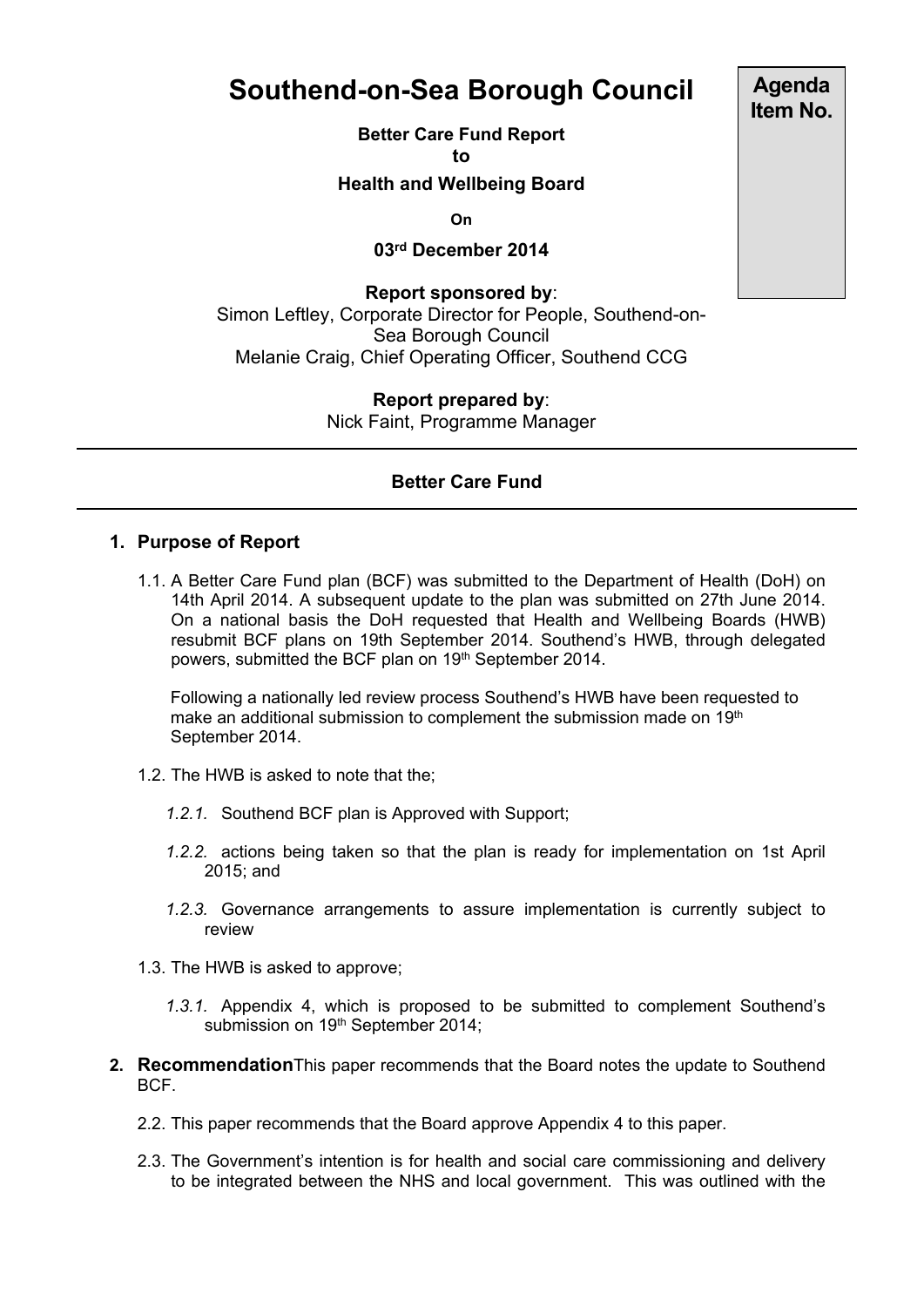publication of 'Integrated Care and Support; Our Shared Commitment'. Subsequently, guidance was issued between October 2013 and December 2013 on the Integration Transformation Fund (ITF) latterly renamed the Better Care Fund (BCF). The shared commitment requires areas to achieve integration within 5 years and for CCGs to have developed five year plans by June 2014.

- 2.4. The integration approach in Southend is being driven by a strategic alliance, governed via the Joint Executive Group (JEG), with the overarching aim of ensuring "that Southend is the healthiest town in England by 2020 for all residents from birth to old age". The alliance is comprised of:
	- Southend on Sea Borough Council
	- Southend Clinical Commissioning Group
	- Southend University Hospital NHS Foundation Trust
	- South Essex Partnership University NHS Foundation Trust

The JEG, additionally, provide assurance that the Southend approach to integration is aligned to activity across Essex

- 2.5. The initial Southend BCF submission, approved by the HWB on 26th March 2014, represents a medium term plan covering a year of preparation (2014-15) and a year of delivery (2015-16). The Fund is pooled and created from existing funding streams.
- 2.6. There is no prescriptive blue print for implementation, however guidance issued on the 17th October 2013 encouraged Local Authorities and CCGs to;

*"create a shared plan for the totality of health and social care activity and expenditure that will have benefits way beyond the effective use of the mandated pooled fund. We encourage Health and Wellbeing Boards to extend the scope of the plan and pooled budgets."*

- 2.7. The key aims of the BCF are set out by Government and performance will be measured against these objectives.
- 2.8. The key aims are:
	- Protection for social care services.
	- Seven day working across health and social care to support hospital discharge and avoid hospital admission.
	- Data sharing.
	- Joint planning and assessments.
	- Identification of a lead accountable professional for joint packages of care.
	- Agreement on impact on the acute sector.
- 2.9. The Southend fund allocation is £687k for 2014 / 2015 and £12,772k for 2015 / 2016 of which £3,358k is subject to pay-for-performance measures.
- 2.10. During the summer of 2014 the DoH announced that resubmissions from HWBs' were required. The date set for plans to be submitted was 19th September 2014. The key changes to the requirements were;
	- *2.10.1.* Revised submission to focus on activity for 2015 / 2016;
	- *2.10.2.* A pay for performance element was introduced which targeted the reduction in Total Emergency Admissions; and
	- *2.10.3.* A renewed emphasis on protecting social services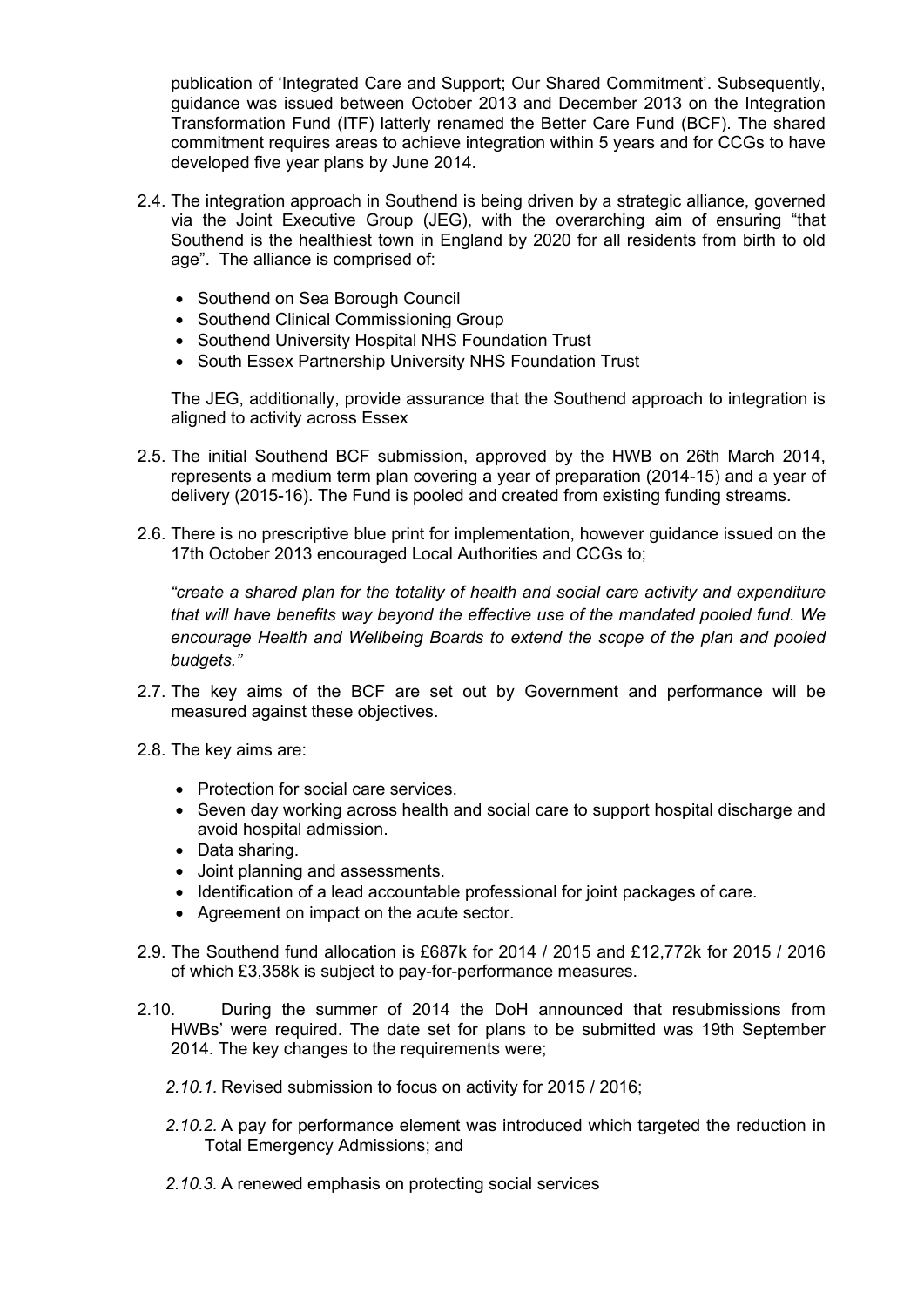- 2.11. Southend successfully submitted the revised BCF plan on 19th September 2014, in accordance with national guidance.
- 2.12. A summary of Southend's submission (revised for activity in 2015 / 2016) can be found at Appendix 1.
- 2.13. Following Southend's submission on 19th September 2014 the DoH coordinated an assurance process to assess submissions.
- 2.14. Southend's plan was reviewed by a team from KPMG. The review focused on the risks to delivery. The Southend team (representatives from both the council and Southend CCG) were engaged in the review process and provided with the opportunity to respond and inform the assessment process.

The Local Area Team (LAT) from NHS England was provided with the opportunity to inform the review process through both comment and moderation.

- 2.15. The assessment process was concluded during the course of October 2014 and culminated in a national process of moderation. Plans were divided into the following categories;
	- *2.15.1.* **Approved.** Plan is approved and is able to progress to implementation.
	- *2.15.2.* **Approved with support.** Plan is approved, with areas required to address the risks highlighted through the assurance process. Plans can move to implementation and any further assurance required transferred to Local Area Teams responsibility.
	- *2.15.3.* **Approved with conditions.** Plan is approved, with areas required to address strict conditions that were highlighted through the assurance process. Better Care Advisors, allocated from the DoH, are to work with areas to develop an action plan and to progress the resubmission of further details as required.
	- *2.15.4.* **Not approved.** Plan is not approved and a resubmission is required.
- 2.16. On 29th October 2014 Southend's HWB was informed that the Southend Plan was 'Approved with Support'. See Appendix 2.
- 2.17. From 151 BCF plans submitted; 6 were 'Approved'; 91 were 'Approved with Support'; 49 were 'Approved with Conditions'; and 5 were 'Not Approved'.
- 2.18. As part of the 'Approved with support' process Southend has considered the risks highlighted though the assurance process and has developed an 'action plan'. For a list of the risks identified through the assurance process refer to Appendix 3.

The key outcome from the assurance process noted that there was a need to develop the engagement with the Provider market for Southend.

- 2.19. Since the submission the Southend BCF team, which consists of representatives from the council and the CCG, have continued to develop an implementation plan.
- 2.20. The development of the implementation plan is underway, will review and include the items noted in Section 4.9.
- 2.21. The implementation plan is currently subject to approval, it includes the following;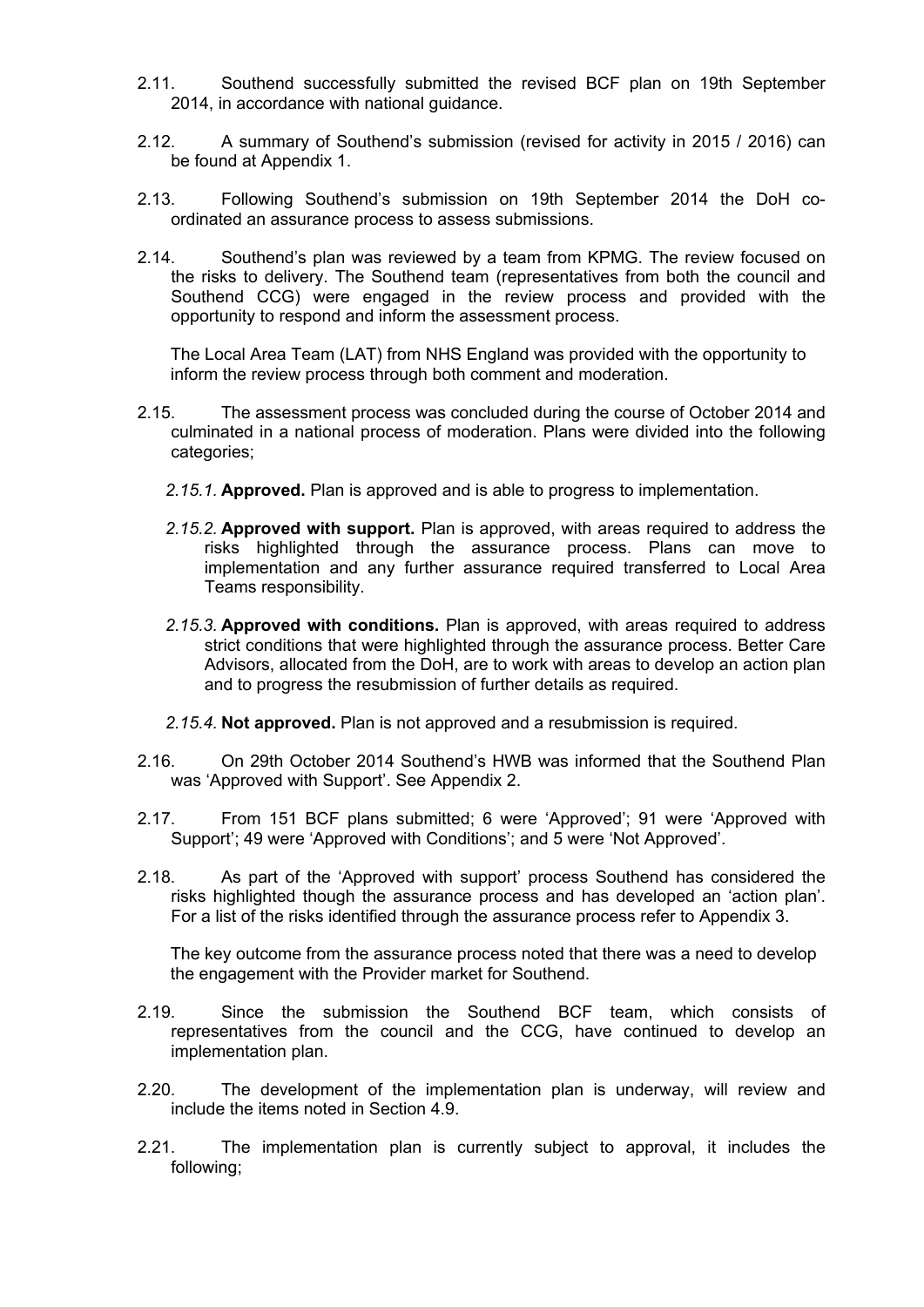- *2.21.1.* **Programme of delivery**; key milestones have been developed for each of the schemes which will monitor and track delivery whilst working to implementation for 1st April 2015. Detailed tasks have been developed behind each key milestone. Once approved the programme of delivery will be regularly reported to the JEG;
- *2.21.2.* **Risk log and mitigation**; the risk log builds on the work submitted as part of the plan. The development of the risks and mitigations has focused on contingency planning to address issues of non-delivery whilst schemes are operational, i.e. post 1st April 2015;
- *2.21.3.* **Ownership for delivery**; schemes have been allocated ownership to either the CCG or the council and joint, where appropriate;
- *2.21.4.* **The regular reporting** and impact of the BCF plan in terms of improved outcomes and potential for developing efficiency savings; a 'dashboard' is being developed that will regularly monitor the progress and impact of each of the scheme. The dashboard will be reported to the JEG on a monthly basis;
- *2.21.5.* **Interdependencies**; schemes have been analysed and an interdependency log has been developed; and
- *2.21.6.* **Provider engagement** and engagement with clinical leads; proposal are being considered to enable the timely engagement with both providers and clinicians.
- 2.22. The investment noted in para 3.7 has been signed off by both the HWB. Currently, no additional funding has been identified as being required. Any future identified additional funding will be subject to the appropriate sign off process.
- 2.23. Southend, as an area that is 'Approved with Support', are required to submit supplementary information that mitigate the risks identified through the review process and demonstrated in Appendix 3.
- 2.24. Southend are required to submit this information by 28th November 2014.
- 2.25. The Supplementary information has been submitted to the LAT, and is subject to HWB approval.
- 2.26. The supplementary information will be reviewed by the LAT and a recommendation made to NHS England as to whether Southend's plan can be moved to 'Approved'. Southend will be informed of the outcome by 15th December 2014. Full details of the process can be found at Appendix 5.
- 2.27. Contribution to Council's Vision and Critical Priorities:
- 2.28. Financial Implications The BCF sets out joint Council and CCG expenditure for 2014 / 2015 and 2015 / 2016.
- 2.29. Legal Implications None. The plans are compliant with Government requirements
- 2.30. People Implications None currently. Any implications for staff arising from the Better Care Fund will be managed under the relevant organisations HR procedures.
- 2.31. Property Implications None
- 2.32. Consultation consultation, as required, will be carried out in accordance with any identified requirements.